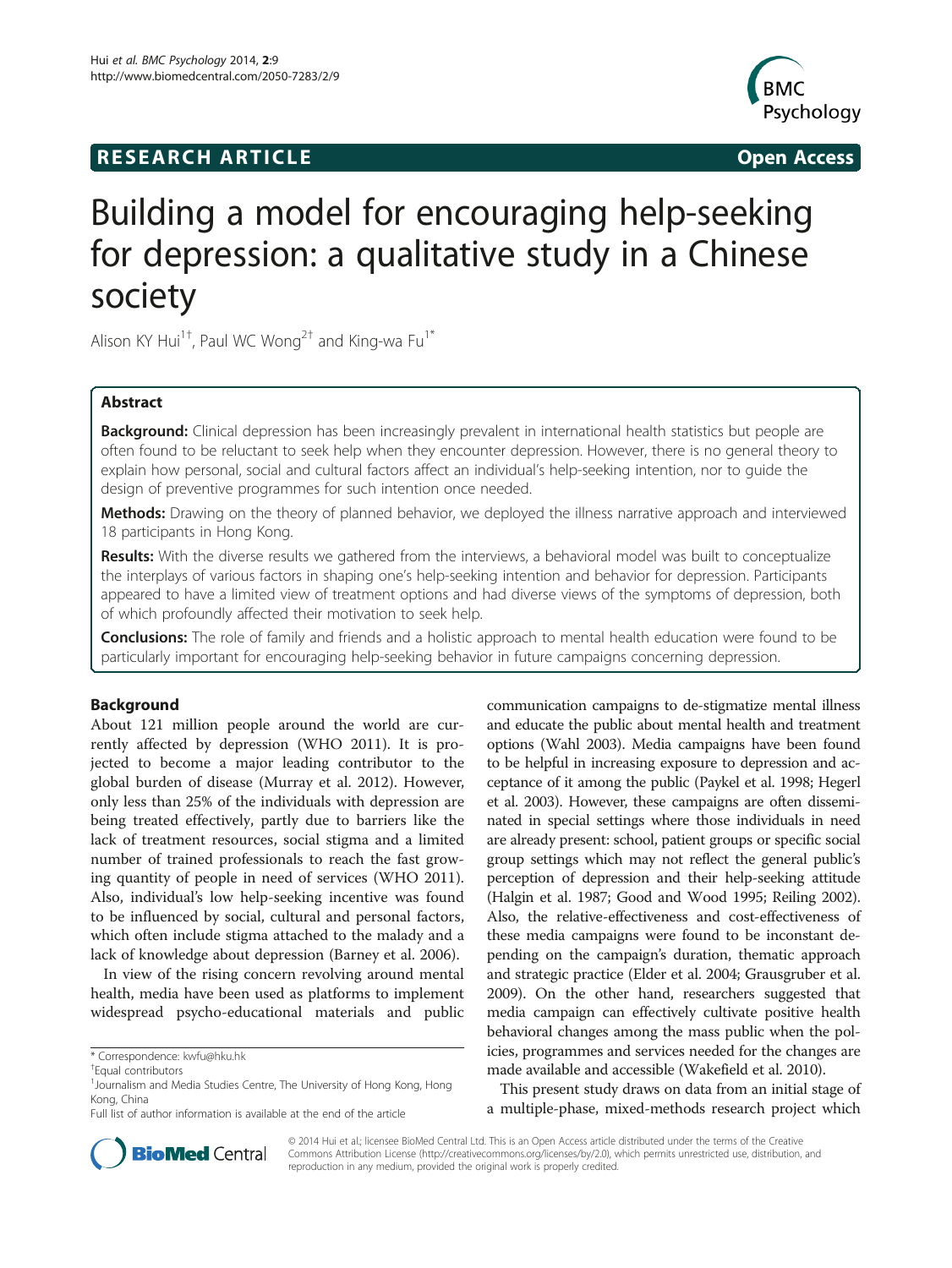aims to develop a public health communication media campaign to encourage help-seeking for depression. It also aims to formulate a theory-driven model that guides the campaign development and incorporates contextualized and culturally relevant media content. As an initial part of a mixed-methods study, this paper reports on the qualitative formative research aimed at conceptualizing the basis of the theoretical framework to explain the formation of the public's view of depression and help-seeking behavior.

#### How to encourage help-seeking?

With media as platforms for mental health campaigns, the use of effective campaign content and material is also essential to help make the campaigns influential. Previous research found that better knowledge of mental illness is associated with higher help-seeking intention (Burns and Rapee [2006;](#page-10-0) Jorm [2000](#page-10-0)). Researchers notice that perceptions, attitudes and belief systems are essential factors to encourage help-seeking about an illness (Blay et al. [2008](#page-10-0)). Mental health literacy, which involves both knowledge and belief about mental illness, is found to greatly affect an individual's preferences and expectations regarding help-seeking behaviors and the prescribed treatments (Jorm et al. [2000a](#page-10-0); Jorm et al. [1997](#page-10-0)). Another frequent area of interest in considering a mental health campaign content is to minimize the negative effect of stigma on help-seeking in depression (Ben-Porath [2002](#page-10-0); Han et al. [2006](#page-10-0)). Common types of social stigma attached to depression include negative connotations, suggesting that a patient may be weak or violent (Barney et al. [2006](#page-10-0)). Another type of stigma is self-stigma, which refers to the beliefs of individuals who have formed negative views of self by incorporating how they think others would view them and their behavior relating to their illnesses (Griffiths et al. [2011a](#page-10-0)). Researchers find that self-stigma is likely to be a key factor in determining whether a person would seek help or turn to self-reliance when dealing with depression (Barney et al. [2006](#page-10-0)).

Previous studies have identified several personal factors that can influence an individual's help-seeking behavior concerning depression. They include inefficient monitoring of depression symptoms or a failure to adequately identify the condition and its early signs and symptoms (Cabassa [2007;](#page-10-0) Sherwood et al. [2007](#page-11-0)); belief in effectiveness of treatment (Roness et al. [2005a\)](#page-11-0); perceived stigma and self-stigma accompanying depression, its treatment and help-seeking behavior (Barney et al. [2009](#page-10-0)).

Although the content of existing depression campaigns ranges diversely from anti-stigmatization to educating about general mental health knowledge to changing the public's attitudes or perceptions, very few are theoretically guided by a clear conceptual framework. The underlying mechanisms that enable a particular campaign to work and how it can change public attitudes toward help-seeking remain unclear. Rather than promoting mental health care usage, it is essential and more effective to model how these contributing factors are related systematically and what roles they play to influence an individual's attitude and belief toward help-seeking for depression. With such a model, future health campaigns can be better targeted in relation to these factors and specifically designed to encourage help-seeking behavior related to depression.

#### Theory of planned behavior

This study is a part of a four-stage research that the major aim is to create an online media campaign to encourage help-seeking incentive for depression. The first stage is to adopt the theory of planned behavior (TPB) as framework to lay out a pathway to study how individuals come to decide to seek help or not (Ajzen [1991](#page-10-0)). As a formative stage of the research, this study relied on the theory and research cycle which involved both inductive and deductive approach which allow theories, hypotheses, observations and empirical generalizations to inform one another (Wallace [1971](#page-11-0)). Such study would help inform the online media campaign strategy and content that was conducted in the later stages. Based on Ajzen's [\(1991\)](#page-10-0) definitions, attitude consists of one's beliefs toward the behavior; a subjective norm involves one's perception of how others would view certain behaviors; and perceived behavioral control involves one's own feeling of self-efficacy toward conducting the behavior (Ajzen [1991](#page-10-0)). The TPB illustrates that an individual's attitude, perceived norms and perceived behavioral control can strongly determine that individual's intention and actual help-seeking behavior (Ajzen [1991\)](#page-10-0). Instead of just encouraging the use of mental health services, we hope that this model can help to understand how social, personal and other factors can affect people's help-seeking behavior regarding depression. By understanding that, suitable measures and media messages can be designed and targeted to deal with the influence of these factors in order to help change the individual's attitude and behavior for help-seeking.

The TPB is one of the central theories used for public communication campaign strategies, processes and implementation (Rice and Atkin [2013\)](#page-11-0).

#### Identifying cultural factors through illness narrative

Culture shapes our view, expression and interpretation of the symptoms and the treatment of depression (Kleinman [2004](#page-11-0); Salloum and Mezzich [2009\)](#page-11-0). Public conception and expression of depression varies across cultures (Kleinman et al. [1986\)](#page-11-0). For example, Chinese villagers understood depression as excessive anger or worry and was usually diagnosed as neurasthenia, while people with the same symptoms would have been diagnosed as experiencing depression in Western culture (Kleinman et al. [1986](#page-11-0)).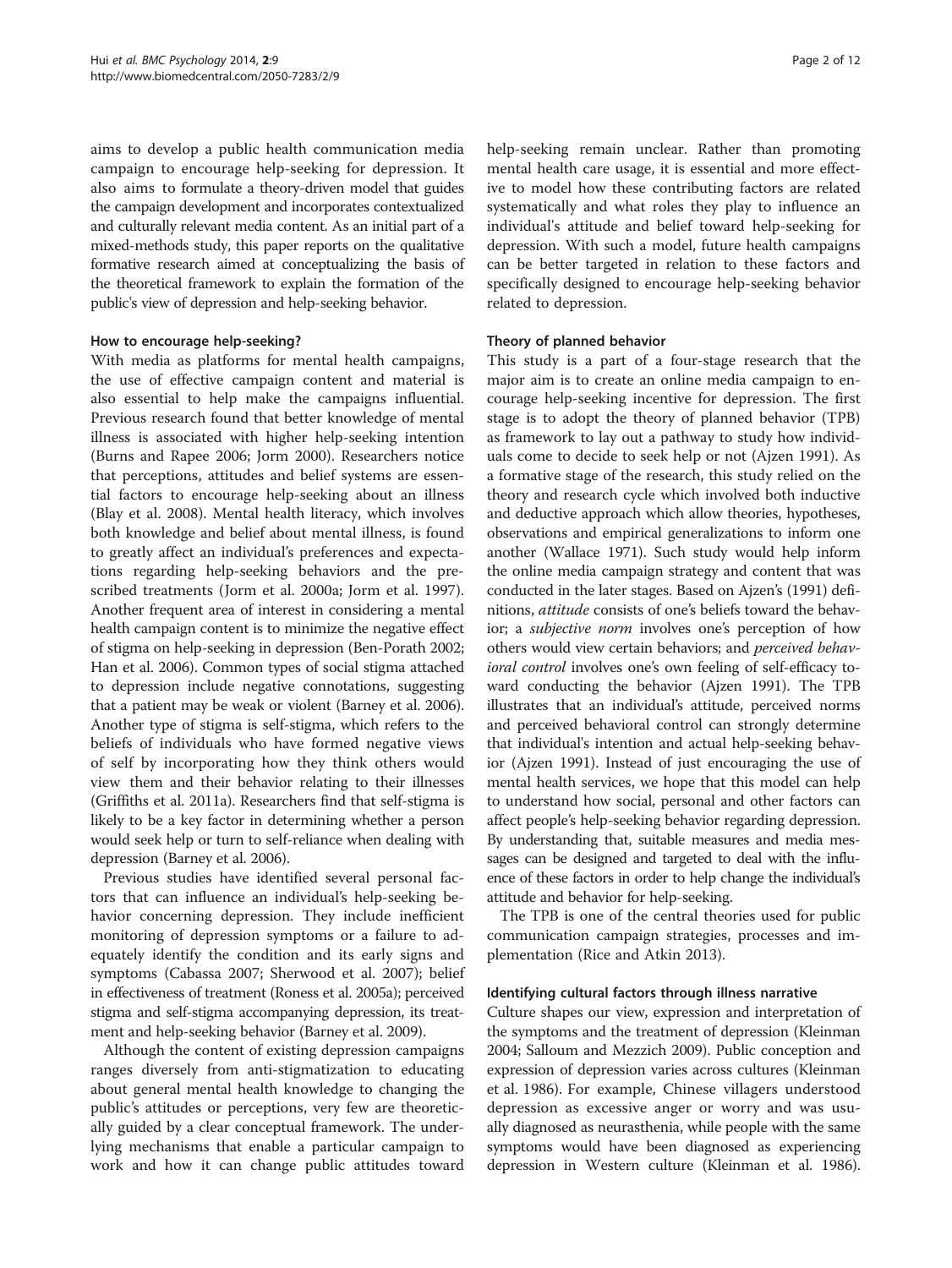Chinese rural people expressed depressive symptoms as somatic or bodily complaints while Nigerians described them as "ants keep creeping in parts of my brain" (Kleinman et al. [1986](#page-11-0); Ebigbo [1982\)](#page-10-0). In a cross-cultural study, Australian Chinese is found to conceive depressive mood as stress while local Australians tend to see the same symptoms as the signs of depression, suggesting that each community has its own distinctive understanding of culture and illness, which in turn determines one's acceptance, help-seeking attitudes and behavior regarding depression (Chan [2007](#page-10-0)). Therefore it is essential to study the influence of culture in understanding an individual's view of depression and come up with more diverse and appropriate treatment and interventions that are specific for various cultures (Kleinman et al. [1986;](#page-11-0) Chan [2007\)](#page-10-0).

Given that culture has a great influence on an individual's understanding of illness, preference to treatment, help-seeking behavior and intention, Kleinman ([1988](#page-11-0)) suggests the use of the illness narrative as a strategy to allow an individual's explanation for his contextual understanding about the illness. The illness narrative approach allows individuals to formulate their own explanation models of how they name the illness they experience (Salloum and Mezzich [2009\)](#page-11-0). This approach enables researchers to examine how various factors shape and contribute to the interviewee's view of depression and help-seeking. Using this approach, the understanding of cultural factors can greatly help media campaigners design culturally-sensitive and more effective health interventions that encourage help-seeking behavior (Salloum and Mezzich [2009](#page-11-0)).

Existing studies of ways to increase understanding of depression and help-seeking have primarily been conducted in Western communities but not in Chinese settings (Lee et al. [2007](#page-11-0); Ajzen [1986](#page-10-0)). It is essential to look into encouraging help-seeking in depression as public health communication and preventive measure in Chinese societies, specifically identifying the role of cultural factors in creating help-seeking incentives and understanding the ways to reinforce such incentives and behavior. This research focuses on young Chinese adults because this group is known to be relatively more reluctant to seek professional help (Barney et al. [2006](#page-10-0); Roness et al. [2005b](#page-11-0)).

Drawing on the above review, we aim to lay out a behavioral model to guide the development of public intervention for encouraging help-seeking for depression on the basis of the TPB and the use of the illness narrative approach. This model will guide the campaign material to be developed in later stages.

Two research questions are devised as follow:

1) How to develop a multifaceted framework to model the factors that can contribute to one's help-seeking attitude or behavior concerning depression?

2) How do various cultural factors affect one's help-seeking attitude or behavior and how can the identified factors be incorporated into the model developed by Research Question 1?

## Methods

#### Research setting

This research took place in Hong Kong. As a cosmopolitan city in southern China, Hong Kong's rapid socioeconomic and demographic changes have led to an increasing rate of mental illnesses in the population especially in recent decades (Lee [1999\)](#page-11-0). Scholars have attributed the rising rates to crowded living space, and to the stressful and competitive social environment of the city (Cheung et al. [1998\)](#page-10-0). Other literature from the Western world also suggests that depression is seen to be related to one's success and failure in an individualistic culture, and that self-blame is common in more sociocentric and cosmopolitan cultures (Salloum and Mezzich [2009](#page-11-0)). One study finds that less than 20% of people with mentally illnesses in Hong Kong receive mental health services (Mo and Mak [2008\)](#page-11-0).

#### Protocol development

As mentioned previously, culturally relevant information is needed in order to better understand depression, particularly in the setting of Hong Kong. We conducted semi-structured interviews to collect the culturally relevant information on how Hong Kong Chinese perceive depression. The semi-structured interviews were designed with reference to the McGill Illness Narrative Interview (MINI). MINI is structured as a story-telling approach to allow interviewees to express their views on an illness through their own narratives and explanatory models (Groleau et al. [2006\)](#page-10-0). This interview model consists of five sections that include initial illness narrative, prototype narrative, explanatory model narrative, services and response to treatment and impact on the interviewee's life (Groleau et al. [2006\)](#page-10-0). This approach to the narrative interview helps to elicit the person's actual and contextual understanding of an illness through his own narration and one's explanation of the help from different factors including friends, family and treatments, based on related experiential knowledge (Groleau et al. [2006](#page-10-0)). MINI was originally designed for patient interviews but we have adapted and extended it also for nonpatient interviewees. The questions in the interviews were also constructed with reference to the theory of planned behavior, which could infer people's attitude, perceived norms and self-efficacy about depression as mentioned (Ajzen [1991](#page-10-0)). The protocol used is provided in Appendix [1](#page-9-0). The ethical aspects of this protocol were approved by the Human Research Ethics Committee for Non-Clinical Faculties, at the University of Hong Kong.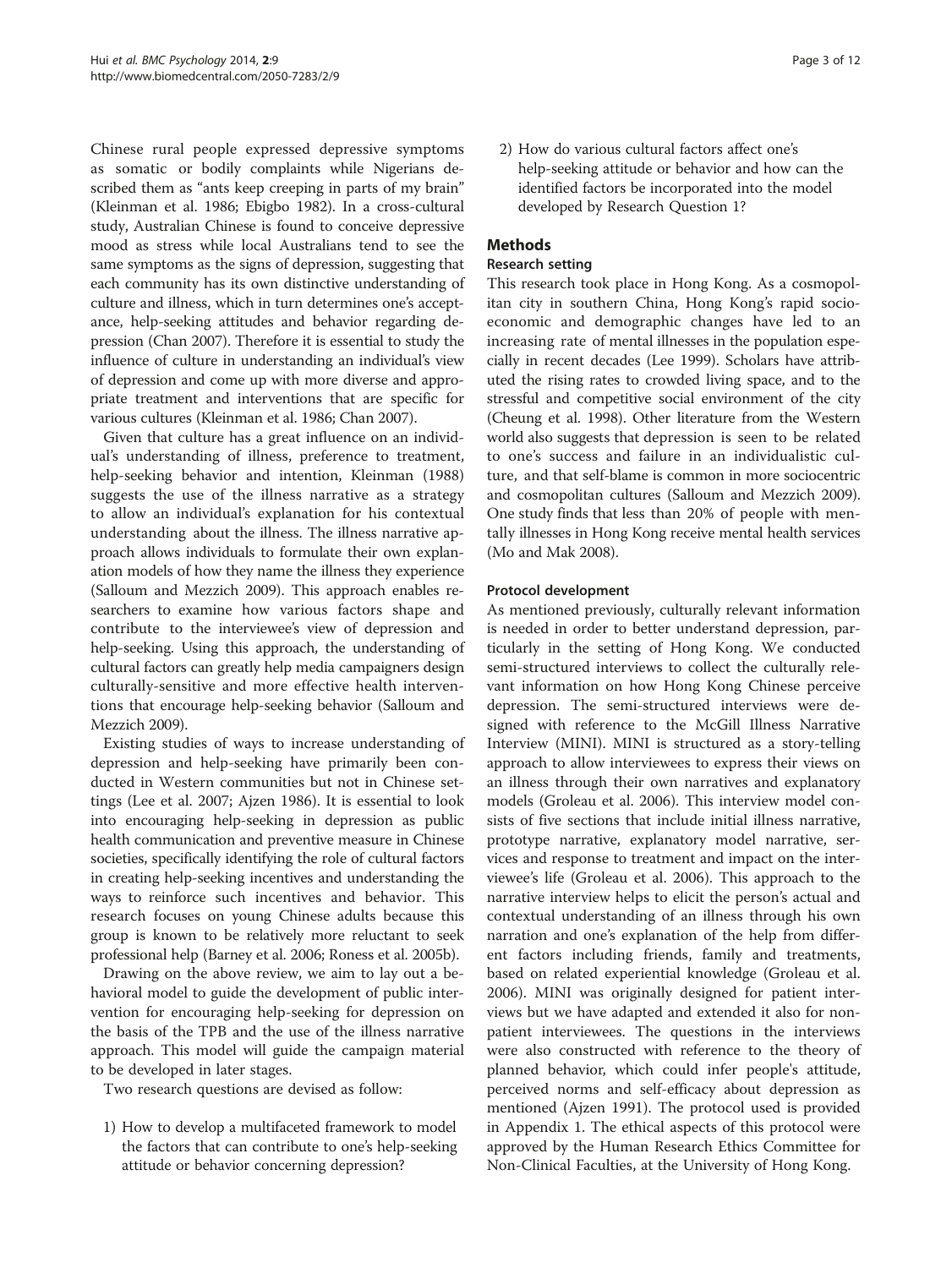#### Data collection

The duration of each qualitative interview in this study was about one to two hours. Three pilot interviews were carried out in the early stages of the study in order to inform and identify new questions that needed attention in this study. A total of 18 participants (Table 1) were obtained through purposive sampling from Hong Kong residents through the connections of authors (Patton [2002](#page-11-0)). They shared the common experience of Hong Kong culture and were invited according to their various background including age and occupation. The sampling stopped after the 18th interview due to saturation of response. These interviewees included mostly non-patients and three participants who had suffered from depression to speak from both knowledge and experience. The inclusion of participants who have and have not experienced depression is to fulfil the target of developing the public health communication and preventive intervention for the general public. Participants who have experienced depression were not explicitly excluded since the purpose of the study was to explore the general population's view on depression and help-seeking, including those with previous experience of depression and their secondary help-seeking intention. Their results were generally also analyzed together for this formative purpose instead of a specific comparative purpose. The inclusion of participants who have experienced depression helped to include a broader view of the picture and include factor that can influence ex-patient's help-seeking

|  |  | <b>Table 1 Profile of participants</b> |  |  |  |
|--|--|----------------------------------------|--|--|--|
|--|--|----------------------------------------|--|--|--|

| No.            | Gender (F/M) | Age range | Occupation             |
|----------------|--------------|-----------|------------------------|
| 1              | F            | $20 - 25$ | Lawyer                 |
| 2              | F            | $20 - 25$ | Retail                 |
| 3              | F            | $20 - 25$ | Disciplined service    |
| $\overline{4}$ | F            | $20 - 25$ | Fresh graduate         |
| 5              | F            | $20 - 25$ | Speech therapist       |
| 6              | F            | $26 - 30$ | Retail                 |
| 7              | F            | $20 - 25$ | Service industry       |
| 8              | M            | $35 - 40$ | Businessman            |
| 9              | F            | $20 - 25$ | Nurse                  |
| 10             | M            | $30 - 35$ | Information technology |
| 11             | M            | $20 - 25$ | Medical Doctor         |
| 12             | F            | $25 - 30$ | Retail                 |
| 13             | M            | $20 - 25$ | Postgraduate student   |
| 14             | M            | $30 - 35$ | Businessman            |
| 15             | F            | $40 - 45$ | Teacher                |
| 16             | F            | $40 - 45$ | Air Hostess            |
| 17             | F            | $20 - 25$ | Student                |
| 18             | M            | $20 - 25$ | Student                |

incentive. The ratio and number of participants who have and have not experienced depression was not prearranged but was instead gained through purposive sampling in which the process stops when data saturation is reached. The participants comprised individuals with different age groups, gender, backgrounds, and occupations.

The interviewees provided a wide range of views on depression, help-seeking and how they came to think in such a way. These interview excerpts were gathered into a massive pool of views in order to conceptualize how to understand people's beliefs about depression. The first author of this paper conducted all of the interviews.

#### Data analysis

We deployed a theory-building approach with the TPB as framework but allowed essential variables like cultural factors and participants' own narrative to formulate and emerge with inductive emergence of theoretical constructs through data collection (Glaser and Strauss [1967](#page-10-0); Eisenhardt [1989](#page-10-0)). On the other hand, the TPB was used as a framework to organize and categorize the theoretical ideas. The interview excerpts were then coded with the QSR International's NVivo 2 qualitative data analysis software, which helped to identity categories of views. Because the relationship between attitude and behavior is very complex, constant comparison was made between the data and the TPB model to keep the analysis systematic, culturally-sensitive and informative. Based on that comparison and other references, a model was then built to conceptualize an individual's help-seeking decision. The first author first transcribed and analyzed the original texts and then identified a draft of categories and themes from the data. Based on the draft, the first and the third authors revised the draft iteratively to generate the final list of themes and categories reported as follows. The categories were initially coded by the first author and then examined by the third author who is the principle investigator of the project. If disagreement occurred, both authors met, discussed, resolved the problems, and consequently consented to the final themes used in this study. This process helped address the issue of coding reliability. The second author provided clinical advice to the modifications.

#### Results

Views that emerged from the interviews were categorized into five major themes, including 1) attitude; 2) subjective norm; 3) perceived behavioral control; 4) actual behavioral control, and 5) treatment experience and consequent help-seeking attitude. The first three themes are the three main categories in the TPB model, along with 'actual behavioral control' in the decision process (Ajzen [1991](#page-10-0)). All themes are summarized into a diagram (Figure [1](#page-4-0)) to reflect their relationships.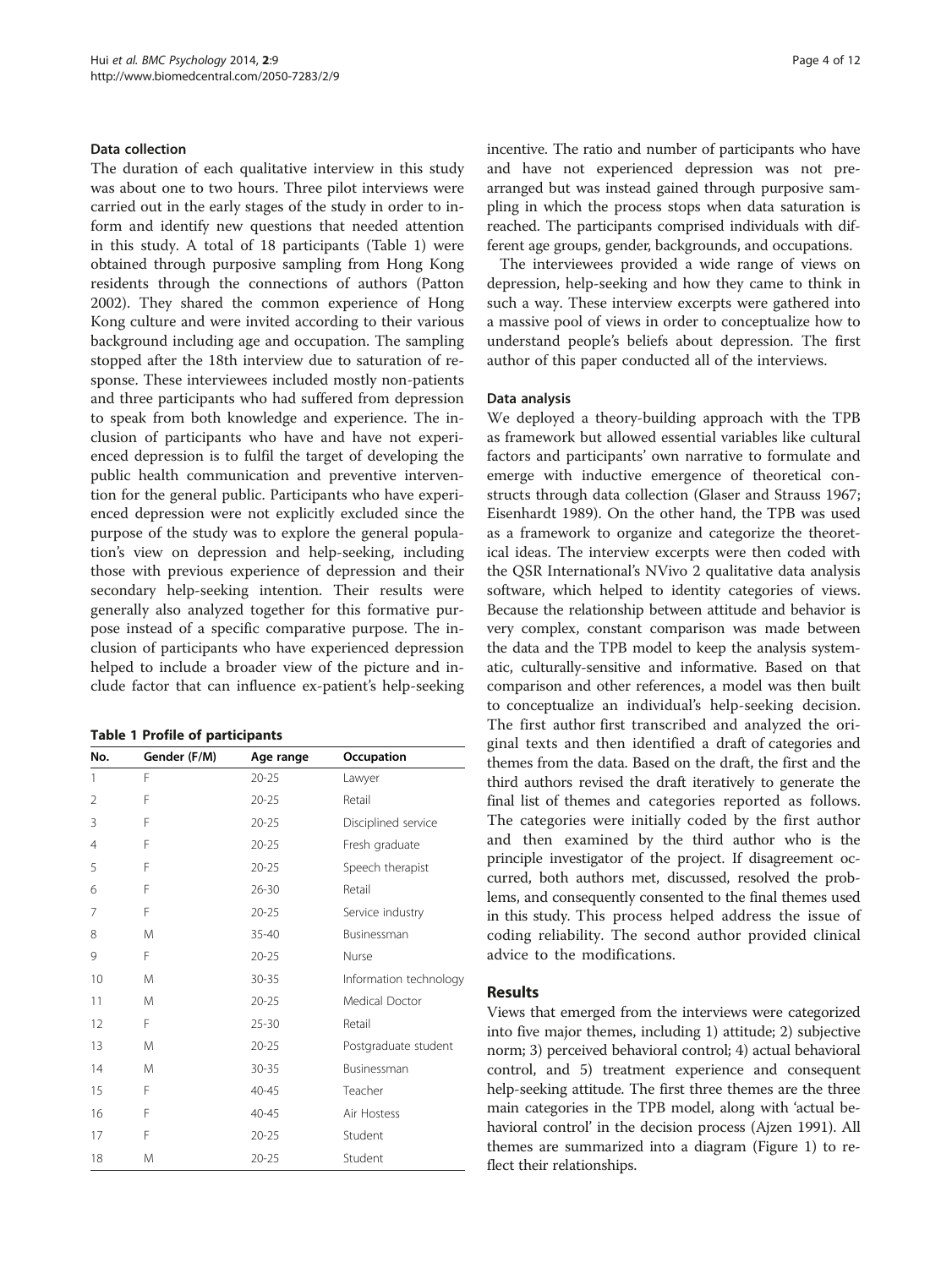

<span id="page-4-0"></span>

#### Attitude

Participants expressed their attitude toward help-seeking for depression through questions that ask for their views on depression, causes of depression and treatment that shaped their help-seeking intention.

#### View of the nature and causes of depression

Participants generally recognized depression as a prolonged and more serious version of being unhappy that might lead to suicide. But they held diverse views on whether depression is an illness and such views influence their beliefs about the necessity of help-seeking. Participants who saw depression as an illness, either biological or physical, suggested professional help-seeking if one suffers from depression. This view links with the understanding that an illness like depression needs to be treated or that the treatment should not be delayed. Those participants who did not view depression as an illness also regarded it as a short term phenomenon and tended to have a lower intention to help-seeking. They were also inclined to see depression as a temporary emotional state which would fade away eventually and thus treatment may not be necessary.

"To heal it (depression), you have to 'untie the knot' in his heart. Depression is about psychological issues… Indeed I do not know the purpose of medication. I do not think depression can be settled by medication. It is not biological, but psychological." (Participant 6)

Along the same line, participants' understanding of the cause of depression seemed to reflect what measures they would take to deal with depression. Participants who believed the cause to be an external trigger or a factor only specific to individuals who are pessimistic or reticent prefer to receive non-pharmacological management, such as "talking it out" or psychological treatment. In the same regard, these participants did not prefer to receive treatment because they thought that depression was mostly related to one's own perspective and mentality. On the other hand, those who believed in biological causes, for example an imbalance in brain chemicals, tended to prefer psychiatric help and medical treatments.

## View regarding treatments and help-seeking for depression

The individual's perception of treatment also has a significant impact on whether one plans to seek help and the type of treatment to consult. The treatments most often mentioned by participants are: talking with family and friends, counseling services or psychological interventions offered by a clinical psychologist or social worker, and pharmacological treatment by psychiatrist. Participants were inclined to have a presumed pathway to the timing, preference and steps to approach different treatment options according to the stage of being depressed and the severity of the illness. Many participants opted for psychological treatment at the initial stage and medication when the depressive episodes became severe and prolonged.

"I will go for a clinical psychologist first. I would try to refrain from a psychiatrist. I think if it is treated in time, you shouldn't need to consult a psychiatrist." (Participant 3)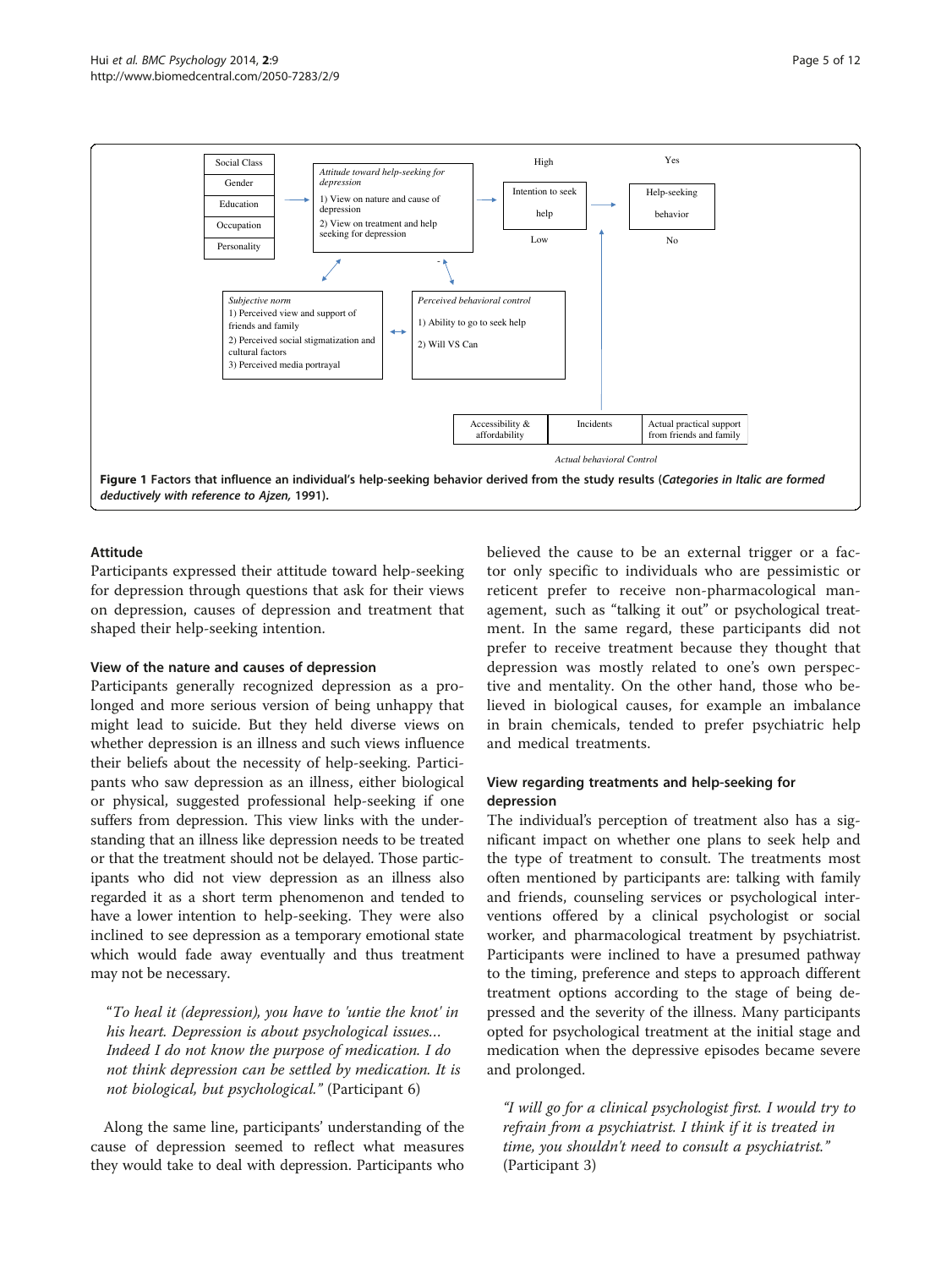"I will drag until when I get manic and uncontrollable, or when I start to have unhealthy desires wanting to kill myself, then I would deal with it." (Participant 7)

Participants also strongly expressed their preference toward seeking help from friends or family at the first instance. Other participants specifically laid out the time frame they would follow to seek different treatments:

"When I realize that I am really unhappy, I would tell my family about it as the first step. Then after half a year if I remain like that, I will go to a clinical psychologist. If I am still drowning in the problems a year after, I will need drug." (Participant 1)

As for the treatment preference, pharmacological and psychological treatments were the two main options mentioned by the participants. Psychological treatments was seen by some participants to be a more acceptable and effective. In contrast, the effectiveness and the sideeffects of drugs concerned a number of participants. Outcome expectancy of the treatments was also a key factor to determine their treatment choices or help-seeking incentives as they thought some treatment might not lead to relevant, efficient or helpful outcomes. Their decisions about treatment were also strongly linked to their perception that causes of depression, as mentioned, included biological or psychological ingredients.

However, when our participants were asked about the treatment options that they knew of, most could only recall pharmacological and psychological treatments. Many of them were unaware of other self-help treatment options, such as exercise or St. John's Wort (Jorm et al. [2006\)](#page-11-0). They were also unsure of the distinction between the treatments that a psychiatrist or a clinical psychologist could provide. Some also thought that they could recover from depression by themselves over time. The term "Psychological Doctor" ("心理醫生¨ in Chinese) is a common term used in Hong Kong to name both psychiatrists and clinical psychologists. These indicated that the scope of their knowledge of depression and help-seeking might be too narrow, which may have discouraged help-seeking behaviors.

As for their view on help-seeking, participants had various opinions about whether it was necessary to seek help based on their above mentioned views on the causes and nature of depression and the effectiveness of treatment. A few participants expressed worry over the stigma attached to help-seeking that might prevent individuals with depression from seeking professional help. Although their comments were mostly positive toward help-seeking, many of them had concerns over the high cost of medical and psychological treatment and the long waiting times for these treatments. Many participants thought

that professional help was approachable if they went to a nearby public hospital or clinic at the first instance. But some said they would seek a recommendation from friends or church members for professional help. Another approach that has arisen in the last few years is to search for relevant help-seeking information online.

#### Subjective norm

An individual's perceived norm may contribute to whether one would have the incentive to seek help or not when experiencing depression. Previous studies suggest that social stigma would be one of the most influential perceived factors to prevent individuals from going to seek help (Griffiths et al. [2011a](#page-10-0); Ajzen [1991](#page-10-0)). However, in our interviews, perceived support or disapproval by friends and family seemed to be more influential than social stigma.

#### Perceived view and support from friends and family

Many participants referred to the importance of having support of family and friends if they decided to seek help. This support indeed relates to both the perceived level of support and the actual practical help that the individual might receive. This kind of practical help, known as actual behavioral control, is explained in the last part of the diagram.

"I will ask them to bring me to the doctor. I trust my family's decision. I definitely won't go on my own. I need them to make booking for me and go with me that is the only way I can accept [treatment]." (Participant 5) "I will discuss with  $my$ family first to see whether I really have this illness. After that, I will seek help from doctors that I know or search online for a clinical psychologist." (Participant 2)

They also mentioned that the prospect of making family members worry could also be a factor in whether someone would consider seeking help or not. Indeed, this specific influence of worrying family and friend varies greatly among individuals. If the bonding is not strong or the family is not supportive, family influence could be negative. Therefore, some participants simply thought that family's support was not an important factor in their decision to seek help.

"I think they (family) would support me to seek help. But I think I would insist to go to the clinical psychologist (even if the family doesn't support) since I could at least find out if I am sick or not. The opinion of family members is not professional advice. Even they think it is not necessary to see a doctor, I don't think it is absolutely correct." (Participant 2)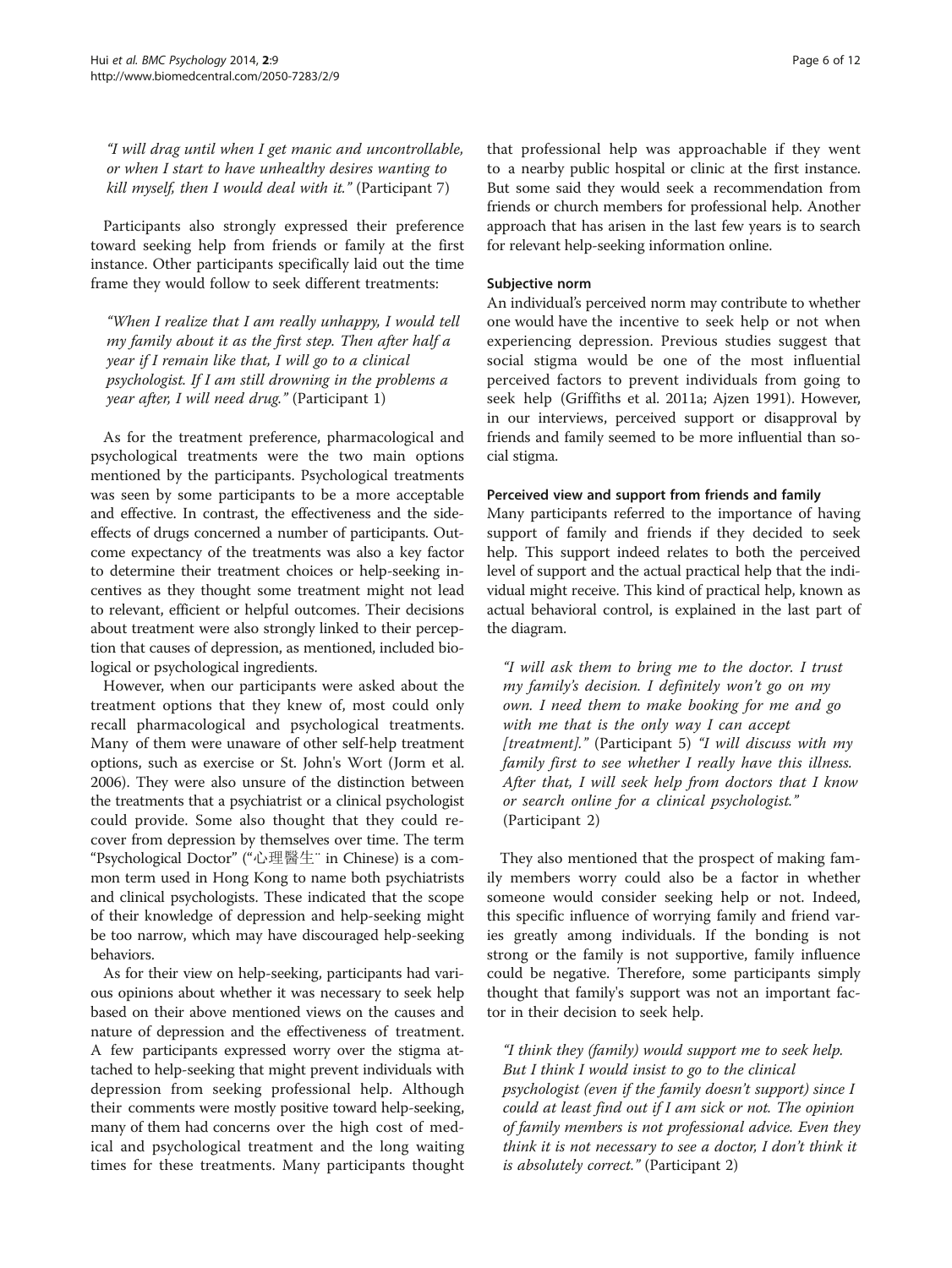Although the influence of family and friends might vary greatly, they are still important figures because they can easily spot emotional differences for the individual. For example, many participants mentioned that they could easily spot depressive episodes in their own close family and friends. Several participants indicated that they could immediately realize emotional changes by people around them but it would take much longer for them to observe and realize these changes in themselves. In short, the family and friends may be important gatekeepers with greater ability to spot changes in people than those individuals possess. Therefore, earlier identification of changes in depressive symptoms by family and friends would help one deal with those changes it at an earlier stage. This might indicate that a help-seeking campaign might not only increase self-awareness or the likelihood of self-initiated help but also encourage efforts to get help making use of the close connection of family and friends.

#### Perceived social stigmatization and cultural factors

Many participants had a feeling that there was less stigmatization toward depression currently and said they believed that the public was more open to talking about depression compared to seeing it as a serious mental illness and madness in the past. But many participants still said that they would be afraid to admit the condition, or to let others know if they had experienced depression. They said that people with depression were usually seen to be problematic, fragile or incapable. The linkage to weakness seemed to be more profound in Hong Kong, which is a stressful society that emphasizes personal achievement. Several participants pointed out that it is hard to differentiate stress from the clinical depressive state. They thought that feeling stress was very common in a competitive society like Hong Kong. Although depression is less attached to stigma than violence nowadays, participants mentioned that depression was still problematic. Participants thought they would be scared and uncertain about how to help a person with depression in that such actions might provoke his emotion.

"No matter it is depression or bipolar, people will link it to mental illness…people would worry that they would be physically attacked when faced with a person with depression or bipolar. Even I should control myself not to think that way, but I still feel very scared in the beginning." (Participant 5)

With the perceived stigma that participants think they would face, it is understandable that these factors could prevent them from help-seeking when they experience depression. However, throughout our interviews, participants seemed to be relatively more concerned about the efficiency of the treatments rather than the stigma attached to depression.

#### Perceived media portrayal

The media play an important role in shaping how the public view depression. The portrayal of depression in the media also informs the public about how depression is seen in the eyes of other individuals in the society. Participants said that the media coverage of depression that they have seen was mostly about suicide. Most media reports portrayed the consequences of depression, and arguably the reports might encourage participants to seek help in order to avoid such a sad ending. However, media coverage could also be a barrier that makes participants think depression is distant from them if the reports convinced them they should not expect such a bad scenario to happen to people around them.

## Perceived behavioral control Ability to seek help

Perceived behavioral control is a very tricky variable in this study, in part because participants can hardly predict their own emotional state when experiencing depression. Therefore that assessment is just the participant's own prediction based on beliefs about the state and symptoms of depression. Several participants stated that they do not believe they have the rational ability to seek help in that situation. They took this position because they thought that depression would take away their ability to fulfil daily activity and they would not even be able to seek help.

## Will vs. Can

Another essential point is that participants worried that they might not even realize they are sick when they were to experience depression. They were concerned that even if they think help-seeking is important right now, they still would not go to seek help because they would not realize that they had depression when they were in a depressive state. They worried that the influence of depression might not allow them to be aware of their own state, or would lead them to reject their own depressive state, which would in turn prevent them from proceeding to seek help.

"I don't think I will realize. I need to rely on the people near me to recognize it and tell me that I am not doing okay." (Participant 11)

#### Actual behavioral control

Actual behavioral control refers to realistic factors that would directly influence the behavior despite other attitudinal reasons (Ajzen [1991](#page-10-0)). The main factors that emerge from the interviews include accessibility, affordability,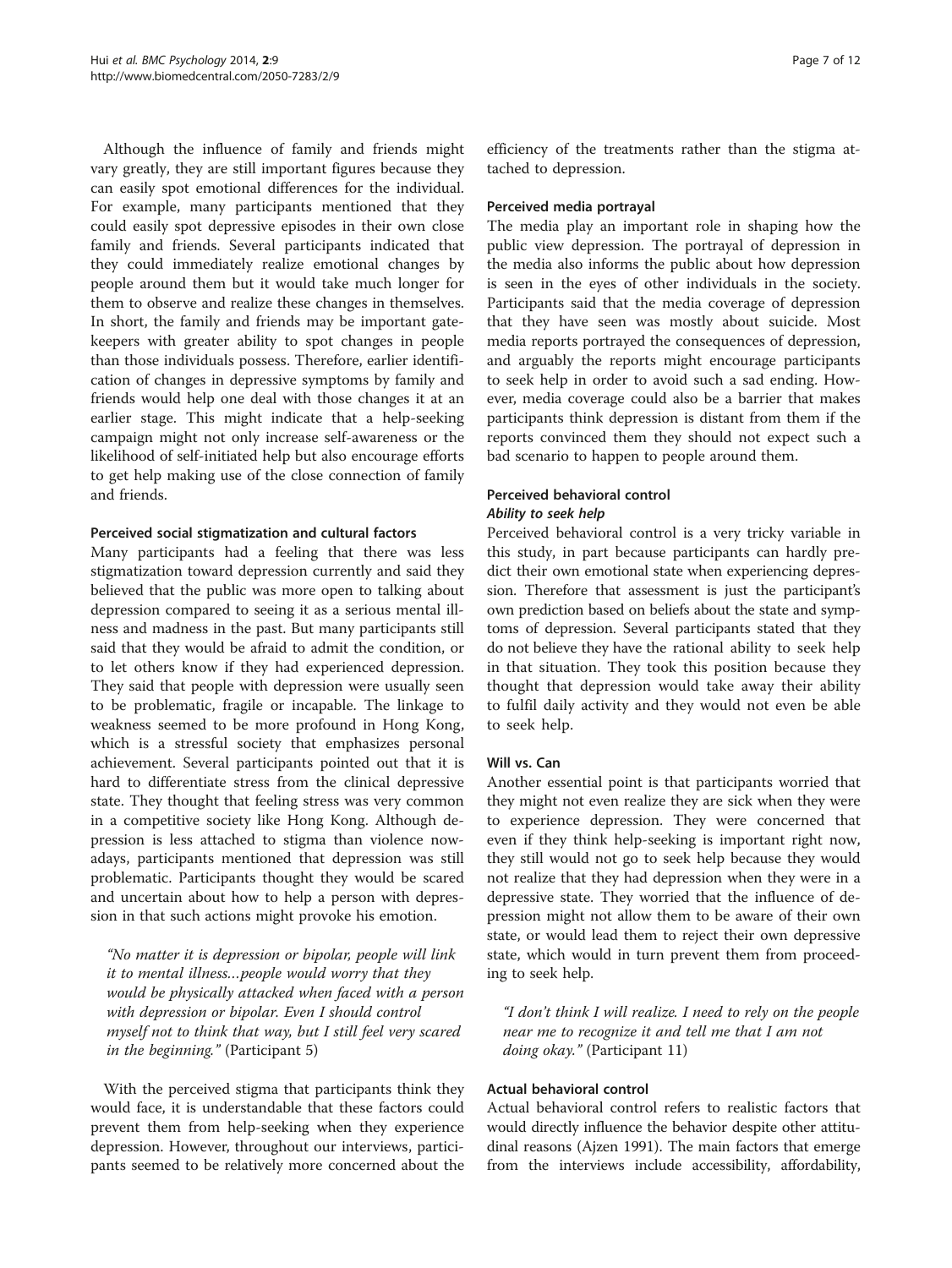effects of previous incidents and actual help from family and friends.

As mentioned previously, an individual's view of accessibility and affordability might influence his attitude toward help-seeking. However, when it comes to the actual situation, individuals might not be able to seek help due to difficulties in accessibility and affordability even if they wished to seek help right at that moment. These factors can constitute effective barriers for individuals who might not be able to afford and find the treatments despite their intention to seek help.

Participants who have experienced depression have also mentioned the occurrence of various incidents that would encourage them to seek help. These include being diagnosed and helped by general practitioners during consultations or treatment for some other disease. Other incidents may include seeing leaflets as part of campaigns that help them realize that they might have been going through depressive episodes. Participants also mentioned referrals by other patients to a psychologist or a psychiatrist as helpful encouragement toward helpseeking.

The actual practical support from friends and family is also seen to be an important help, even for individuals who have low intention to seek help. Depression patients often share a common symptom of hiding their emotions. Therefore, friends and family are considered to be the key people to help patients to realize their own illness and obtain help. This is most useful when the family and friends would actually involve and assist individuals to seek help. Such awareness by family and friends would require increase public health education on symptoms of depression and availability and approachability of help and treatments. Also, some participants shared accounts of a type of support that comes through popular online social networks. Through such networks, it is possible that depressive episodes can be more easily identified by their unpleasant effects. Family and friends might provide more preliminary encouragement and help, which in turn might delay the worsening process of the individual's depressive episodes.

## Treatment experience and subsequent help-seeking attitudes

An important point that does not appear in the diagram is that previous treatment experience is also a key factor for individuals in determining whether to seek help or not. The views from participants who have experienced depression indeed differ greatly from those who have not, because the former speak from actual experience and the latter speak from their own attitudes and beliefs. However, we are able to see that previous treatment experience has greatly affected the former patients in terms of their subsequent help-seeking intentions and

preferences. This is strongly linked to the perceived effectiveness of the treatment they have experienced. One participant who experienced depression indicated that drug use is his preferred treatment, and has been helping him through his depression. On the contrary, two other participants who had suffered from depression said that in their cases drug use was ineffective and had made them drowsy and prevented them from thinking effectively. They said their preference leaned toward nonpharmacological options or "breaking through" by themselves. This might even apply to individuals who have not experienced depression when they see the ineffectiveness of treatment for their family or friends. One participant specifically expressed this concern about drug use, saying that she thought it did not help treat her mother even though she had taken drugs for years. From these findings, it can be concluded that previous treatment experience has a great influence on subsequent help-seeking intention in the future.

## **Discussion**

Guided by the TPB, this study illustrates a mechanism by which various factors contribute to an individual's attitude and help-seeking behavior regarding depression. These insights are helpful with the design of mental health promotion campaigns or interventions. We have been able to identify several relevant cultural elements, such as the importance of family support and depression as a manifestation of severe stress in Hong Kong. Further, depressive episodes are seen as a result of failure to stress management of people with a weak personality.

## Implications for media campaign development

The findings in this study can contribute to the gathering of more targeted information and creation of messages that could be used in designing a public health communication and preventive media campaign for the general public. The mass media have been used widely in helping to educate the public, making use of health information with potential to minimize stigma in the mental healthcare sector (Wahl [2003\)](#page-11-0). Based on our findings, stigma is not the only obstacle toward help-seeking in Hong Kong. Instead, perceived view and support by the family and other factors might be more unique and influential to the individualistic and collectivist characteristics in Chinese society like Hong Kong (Rao et al. [2010](#page-11-0)). Future campaigns should then be redirected to other targets rather than narrowly focusing on stigma reduction. Media campaigns might be targeted not only toward individuals to encourage them to seek help if needed but also to promote awareness of depression and provision of support to individual through their social networks including friends and family members who might be going through depressive episodes. By refocusing the media messages in the depression help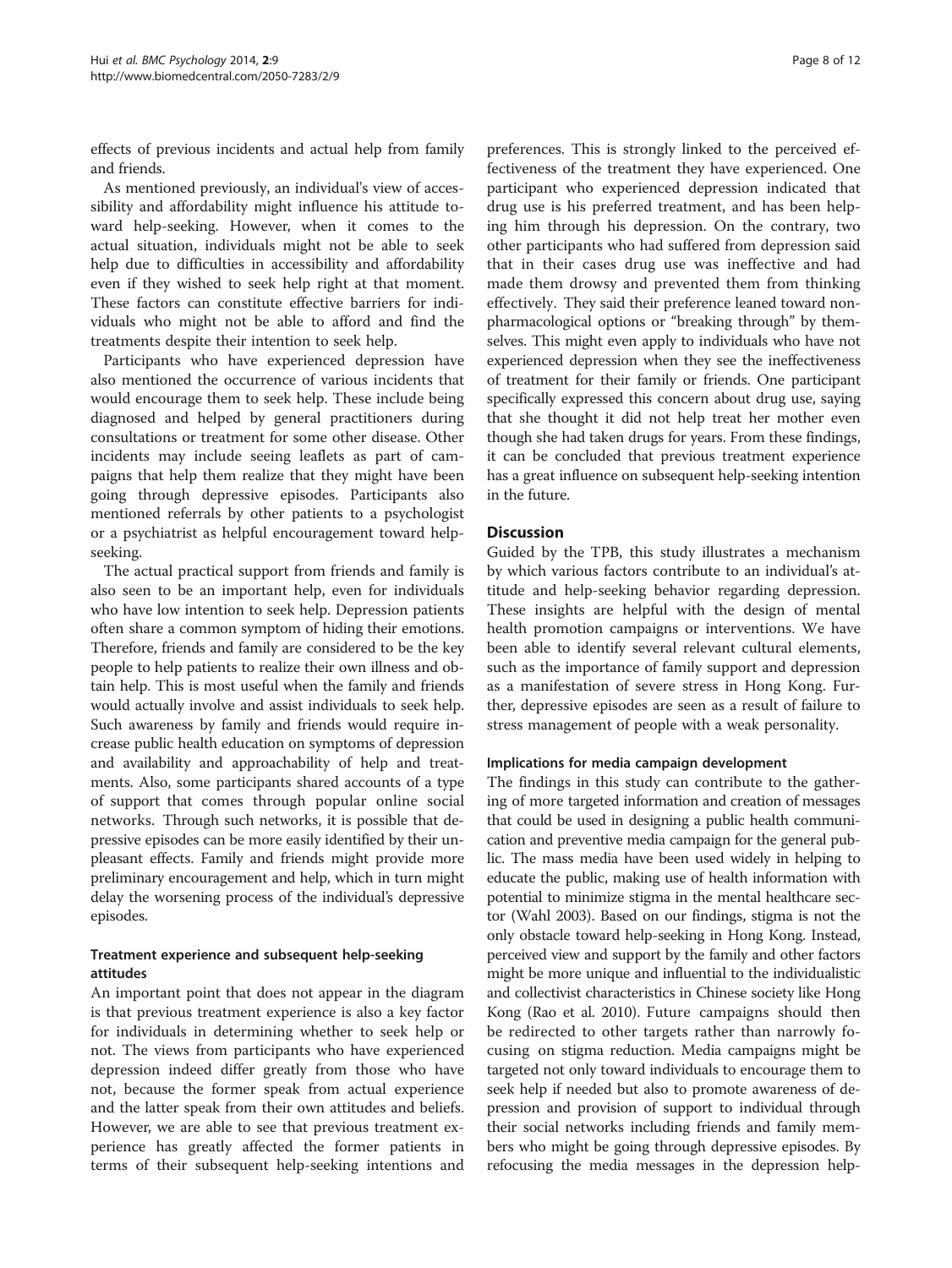seeking campaigns, it is hoped that more targeted information can reach the public and encourage help-seeking and mutual support in the society. Also, theory-guided campaigns can also help to effectively encourage helpseeking by changes in beliefs and attitudes like suggested by the TPB (Schomerus et al. [2009\)](#page-11-0).

## Support and awareness of social networks

In our study, one uncertain factor that emerged is the unpredictable physical state of individuals at the point of depression. When one is depressed, one would be reluctant to engage in help-seeking and might not even realize one's own depressive symptoms (Griffiths et al. [2011a](#page-10-0)), no matter how positive one's attitude toward help-seeking might be under healthy conditions. This might be seen as a major limitation in that individuals could not accurately predict how they would react when they are indeed experiencing depression (Barney et al. [2006;](#page-10-0) Sherwood et al. [2007\)](#page-11-0). However, our findings suggest that participants find it easier to identify depressive episodes in their family and friends instead of themselves. As for preference of treatment, a recent study also found adolescents' tendency to recommend a friend than themselves to seek help from a psychologist (Raviv et al. [2009\)](#page-11-0). That insight suggests an alternative approach to promoting help-seeking that has in fact been suggested by previous research and campaigns. This approach emphasizes support from social networks and draws upon recommendations from others as essential tools to encourage help-seeking (Dew et al. [1988](#page-10-0); Van Hook [1999](#page-11-0); Lindsey et al. [2006\)](#page-11-0). Family has been found to be a crucial unit to help prevent and cope with depression and provide emotional and informational support (Cabassa [2007;](#page-10-0) Ajzen [1986](#page-10-0); Lawrence et al. [2006;](#page-11-0) Okello and Neema [2007](#page-11-0); Griffiths et al. [2011b](#page-10-0)). However, strengthening support from social networks is rarely a major target of public health communication media campaigns for mental health promotion (Griffiths et al. [2011b\)](#page-10-0).

This suggests that it may be essential for the public to be informed about how to monitor and offer help at an early stage to friends and family members who might be experiencing depression. However, research has shown that support from family and friends is positive and essential but can also bring disadvantages including stigma or inappropriate support (Griffiths et al. [2011b](#page-10-0)) Therefore, this campaign information should include the symptoms of depression and treatment options as well as the importance of support from family and friends for individuals confronting depression. Though studies find that some patients might be less likely or willing to seek help from family and friends when they experience depression, it is still important to educate the public on what those individuals may be experiencing and the importance of offering help (Jorm et al. [2000b](#page-11-0); van Wijngaarden et al. [2004\)](#page-11-0). There is no easy way to alter the common reluctance of those suffering with depression to seek help, and therefore it is important to build awareness and support for both individuals and their social networks to encourage help-seeking behavior (Frojd et al. [2007\)](#page-10-0).

#### Holistic approach to mental health education

Our findings suggest that, despite an increasing awareness of clinical depression in the society, many members of the public have insufficient knowledge about the symptoms, etiology, treatment options, and prognosis of depression to enable them to make informed decisions on help-seeking or encouraging others to seek help. We can see that the public has a general understanding about some of the basic characteristics and clinical symptoms of depression, but many have not been exposed to a holistic view toward the choice of treatments, their efficiency, function, price and accessibility. At the same time, some may have concerns about treatment options, including privacy, accessibility, affordability, long-waiting times and efficiency. All of these factors come together to present a hierarchy of barriers toward individual decision-making about help-seeking (Jorm et al. [2000b\)](#page-11-0). It has been suggested that mental health literacy is an important determinant of help-seeking (Jorm et al. [2000b\)](#page-11-0). Therefore, it is important for health campaigns to provide precise educational data that speak to the above concerns in order to improve mental health literacy, reduce stigma encourage help-seeking (Gulliver et al. [2010](#page-10-0)). This campaign information should include the identification of depressive symptoms, characteristics and knowledge about mental health service providers (Gulliver et al. [2010\)](#page-10-0). Specifically, information for the public should not be limited to pharmacological treatments but also should cover other non-pharmacological and evidence-based options including cognitive behavioral therapy, taking part in sports or even music therapy (Erkkilä et al. [2011;](#page-10-0) Goldney [1998](#page-10-0)). The pricing and accessibility of the full range of treatments should be listed in order to make campaign materials informative and user-friendly.

Participants who have experienced depression and treatment seem to be more aware of the negative consequence of delaying a decision to receive treatment. On the other hand, many participants who have not experienced depression mentioned delaying treatment decisions until depression symptoms become severe. In order to help the public to understand the significance of early decisions about seek help, campaign materials may include recommendations from people who have experienced depression (Dew et al. [1988](#page-10-0)). These examples could illustrate ways to seek help and promote the importance of seeking help (Lawrence et al. [2006](#page-11-0)). Our findings also suggest the importance of disseminating knowledge of various treatment options. It might therefore be an effective strategy to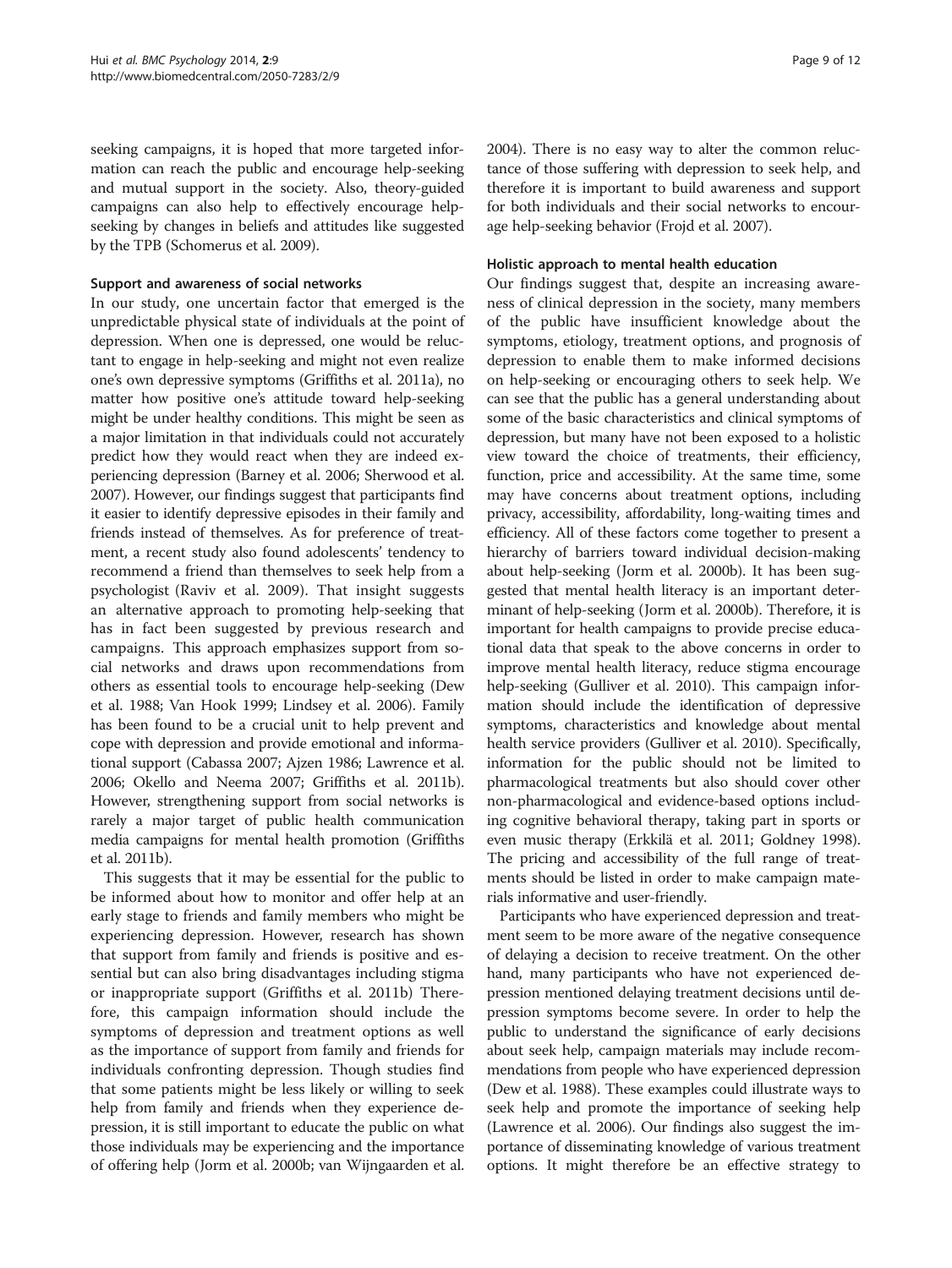<span id="page-9-0"></span>promote evidence-based and alternative treatments like bibliotherapy, music therapy or doing sports, which have been found to help relieve depression before symptoms become serious (Erkkilä et al. [2011\)](#page-10-0). Sherwood et al. ([2007](#page-11-0)) found that early help-seeking is essential in facilitating treatment of depression (Sherwood et al. [2007](#page-11-0)). With more knowledge and sharing from people who have experienced depression, the public may be encouraged to seek help earlier (Dew et al. [1988\)](#page-10-0). Dietrich et al. [\(2010](#page-10-0)) also advocated that documenting how depression can happen to any individual, regardless of background, can pave the way to early treatment (Dietrich et al. [2010](#page-10-0)).

The limitation to this study is that the majority of participants are aged 20–25, which might not be able to portray the differences in factors related to incentive to help-seeking across different age groups in the public. Also, the sampling size might not be representative enough to illustrate the diversity in such a multi-cultural and densely populated city like Hong Kong. The factors around help-seeking and depression are also very complex and multi-faceted which need further research and investigation.

## Conclusions

To conclude, more audience-oriented media campaigns for depression are greatly needed in order to encourage help-seeking behavior. It is hoped that this research on help-seeking incentive change would lead to more effective measures including media campaigns to encourage the public to seek help in the future. At policy level, it is also hoped that treatment resources and help can be made more accessible, affordable and effective so to attract public to seek help when they experience depression.

## Appendix 1

## Questions for all participants (Reference to MINI) (Groleau et al. [2006\)](#page-10-0)

Do you think you know about depression?

Do you know anyone with depression?

What will come to your mind immediately when you think about depression?

Would you call depression a disease?

If you have to differentiate unhappiness from depression, how different is it?

How long does depression last?

Would you say unhappiness is more like the preliminary stage of depression?

What makes unhappiness become depression?

What do you think is the cause of depression?

For people you know that have experienced depression, do you really see biological factors?

What are the available treatments you can think of? What do you think people around you think about depression in Hong Kong?

For someone very close to you, what symptoms would make you think he/she has depression?

For how long would you observe until you raise the issue?

At what point do you think there should be extra help?

What would you do in practical terms to help?

When would such a person need to see a psychiatrist? If the counselor suggests that a person such as your boyfriend, for example, visit a psychologist or psychiatrist, do you think that person would agree to go?

For psychologists and psychiatrists, do you know what treatment they provide?

What is your preference between different treatments?

Do you think you would actively seek help for yourself?

Do you think people consider help-seeking to be a bad thing?

How would you help people to view help-seeking as something not bad?

Do you think people tend to link depression to weakness? What is the efficacy of medicine?

Do you think depression is curable?

If your family were not supportive of you seeking help, would you still seek help?

What do you think the public should know about depression?

How do you convince a person that depression is not a bad thing?

If they really need external help, how are you going to phrase it?

How have the media described depression?

## Extra questions for participants with depression experience

When did you experience depression?

When you did you realize you had this health problem? What happened when you had this illness?

Did you seek help from a doctor? How was the visit to the doctor or hospital?

Did you receive any tests or treatment?

Has anyone at work or school experienced depression? Have you ever seen in any media that there are people who have the same health problem as yours?

In what way is that person's problem similar to or different from yours?

How would you describe your health problem using other terms or expressions?

According to you, what caused your health problem? Why did your health problem start when it did?

Is there something happening in your family or at work or in your social life that could explain your health problem?

What does "depression" mean to you?

What usually happens to people who have depression?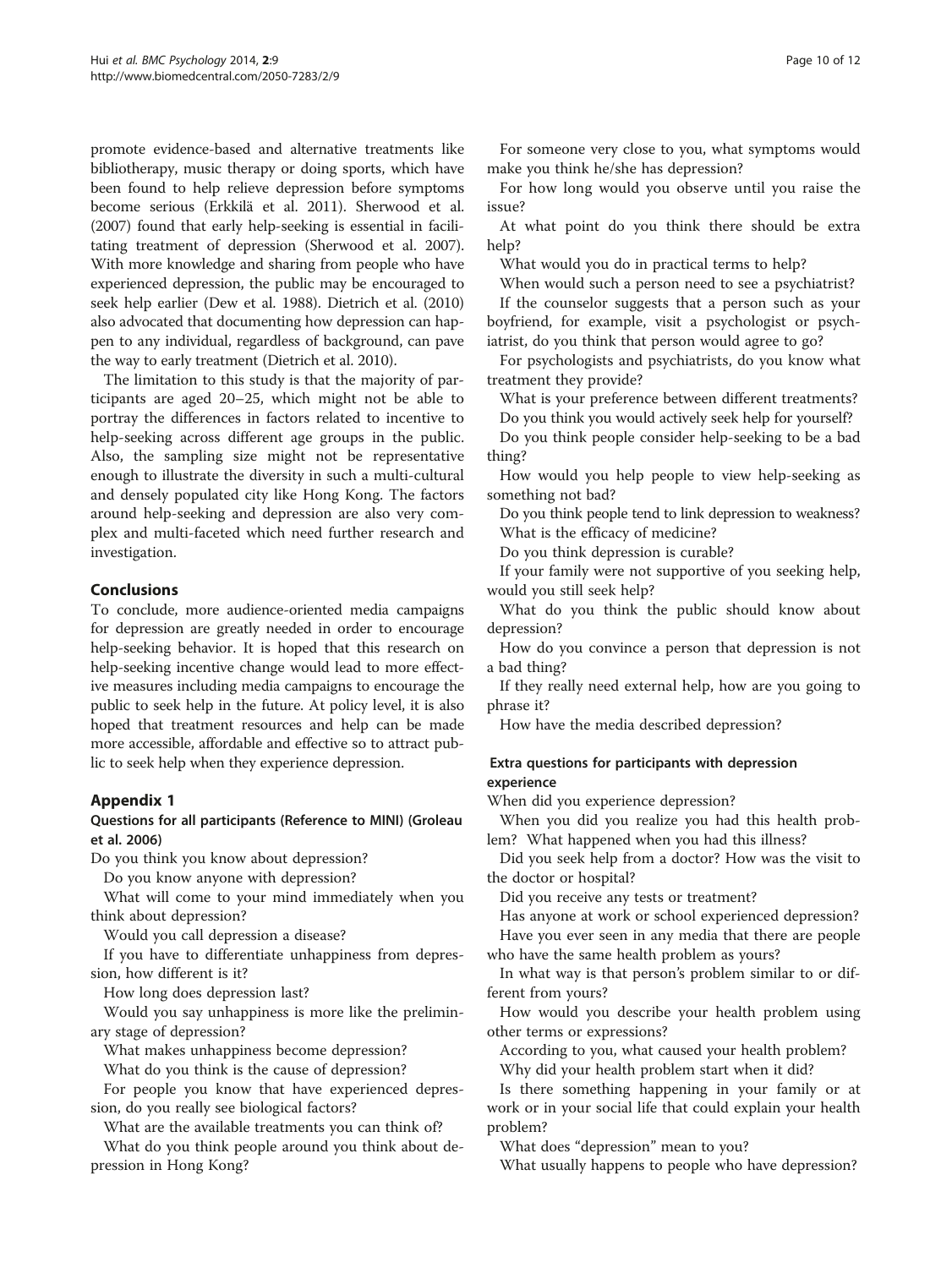<span id="page-10-0"></span>What is the best treatment for people who have depression?

How do other people react to someone who experiences depression?

Did your doctor/healer give you any treatment, medicine or recommendations to follow?

Are you able to follow that treatment?

What made that treatment work well?

What has helped you through this period in your life?

How have your family or friends helped you through this difficult period of your life?

How has your spiritual life, faith or religious practice helped you go through this difficult period of your life?

Did you want to seek help from a doctor/healer?

What did your family think about you seeking help?

What did your friends think about you seeking help?

Who would be supportive of or opposed to your helpseeking?

What do you think about the action of help-seeking? Is it easy or difficult for you to seek help?

#### Competing interests

The authors declare that they have no competing interests.

#### Authors' contributions

KWF developed the grant proposal and the overall research idea and obtained the grant. KWF and PW designed the methodology; AH conducted the interviews and collected the data; KWF and AH performed the analysis; AH wrote the first draft of the manuscript; all authors revised the manuscript for important intellectual content and approved the final version to be submitted for publication.

#### Acknowledgements

This study and AH's Postgraduate Scholarship are supported by the General Research Fund, Research Grants Council, Hong Kong (HKU 744410H). The writing of this article was partly funded by the approval of sabbatical leave to PWCW granted by the Faculty Human Resource Committee (FHRC) of the Faculty of Social Sciences, The University of Hong Kong.

#### Author details

<sup>1</sup> Journalism and Media Studies Centre, The University of Hong Kong, Hong Kong, China. <sup>2</sup>Department of Social Work and Social Administration, The University of Hong Kong, Hong Kong, China.

#### Received: 5 February 2013 Accepted: 25 March 2014 Published: 7 April 2014

#### References

- Ajzen, I. (1986). Dispositional prediction of behavior in personality and socialpsychology. Bull Br Psychol Soc, 39, A65–A65.
- Ajzen, I. (1991). The theory of planned behavior. Organ Behav Hum Decis Process, 50(2), 179–211.
- Barney, LJ, Griffiths, KM, Jorm, AF, & Christensen, H. (2006). Stigma about depression and its impact on help-seeking intentions. Aust N Z J Psychiatry, 40(1), 51–54.
- Barney, LJ, Griffiths, KM, Christensen, H, & Jorm, AF. (2009). Exploring the nature of stigmatising beliefs about depression and help-seeking: Implications for reducing stigma. BMC Public Health, 9, 61.
- Ben-Porath, DD. (2002). Stigmatization of individuals who receive psychotherapy: An interaction between help-seeking behavior and the presence of depression. J Soc Clin Psychol, 21(4), 400–413.
- Blay, SL, Furtado, A, & Peluso, ETP. (2008). Knowledge and beliefs about helpseeking behavior and helpfulness of interventions for Alzheimer's disease. Aging Mental Health, 12(5), 577–586.
- Burns, JR, & Rapee, RM. (2006). Adolescent mental health literacy: young people's knowledge of depression and help seeking. J Adolesc, 29(2), 225–239.
- Cabassa, LJ. (2007). Latino immigrant men's perceptions of depression and attitudes toward help seeking. Hisp J Behav Sci, 29(4), 492–509.
- Chan, B. (2007). Depression through Chinese eyes: A Window into Public Mental Health in Multicultural Australia. Sydney, Australia: School of Public Health and Community Medicine and School of Psychiatry, University of New South Wales.
- Cheung, CK, Leung, KK, Chan, WT, & Ma, K. (1998). Depression, loneliness, and health in an adverse living environment: A study of bedspace residents in Hong Kong. Soc Behav Person, 26(2), 151–169.
- Dew, MA, Dunn, LO, Bromet, EJ, & Schulberg, HC. (1988). Factors affecting help-seeking during depression in a community sample. J Affect Disord, 14(3), 223–234.
- Dietrich, S, Mergl, R, Freudenberg, P, Althaus, D, & Hegerl, U. (2010). Impact of a campaign on the public's attitudes towards depression. Health Educ Res, 25(1), 135–150.
- Ebigbo, PO. (1982). Development of a culture specific (Nigeria) screening scale of somatic complaints indicating psychiatric disturbance. Cult Med Psychiatry, 6(1), 29–43.
- Eisenhardt, KM. (1989). Building theories from case study research. Acad Manag Rev, 14(4), 532–550.
- Elder, RW, Shults, RA, Sleet, DA, Nichols, JL, Thompson, RS, & Rajab, W. (2004). Effectiveness of mass media campaigns for reducing drinking and driving and alcohol-involved crashes: a systematic review. Am J Prev Med, 27(1), 57–65.
- Erkkilä, J, Punkanen, M, Fachner, J, Ala-Ruona, E, Pöntiö, I, Tervaniemi, M, & Gold, C. (2011). Individual music therapy for depression: randomised controlled trial. Br J Psychiatry, 199(2), 132–139.
- Frojd, S, Mauri, M, Mirjami, P, von der Pahlen, B, & Kaltiala-Heino, R. (2007). Adult and peer involvement in help-seeking for depression in adolescent population. Soc Psychiatry Psychiatr Epidemiol, 42(12), 945–952.
- Glaser, BG, & Strauss, AL. (1967). The Discovery of Grounded Theory: Strategies for Qualitative Research. Chicago: Aldine de Gruyter.
- Goldney, RD. (1998). Suicide prevention is possible: a review of recent studies. Arch Suicide Res, 4(4), 329–339.
- Good, GE, & Wood, PK. (1995). Male gender-role conflict, depression, and help-seeking - Do college men face double jeopardy. J Couns Dev, 74(1), 70–75.
- Grausgruber, A, Schöny, W, Grausgruber-Berner, R, Koren, G, Apor, BF, Wancata, J, & Meise, U. (2009). "Schizophrenia has many faces"-evaluation of the Austrian anti-sigma-campaign 2000–2002. Psychiatr Prax, 36(07), 327–333.
- Griffiths, KM, Crisp, DA, Jorm, AF, & Christensen, H. (2011a). Does stigma predict a belief in dealing with depression alone? J Affect Disord, 132(3), 413–417.
- Griffiths, KM, Crisp, DA, Barney, L, & Reid, R. (2011b). Seeking help for depression from family and friends: a qualitative analysis of perceived advantages and disadvantages. BMC Psychiatry, 11, 196.
- Groleau, D, Young, A, & Kirmayer, LJ. (2006). The McGill Illness Narrative Interview (MINI): an interview schedule to elicit meanings and modes of reasoning related to illness experience. Transcult Psychiatry, 43(4), 671–91.
- Gulliver, A, Griffiths, KM, & Christensen, H. (2010). Perceived barriers and facilitators to mental health help-seeking in young people: a systematic review. BMC Psychiatry, 10, 113.
- Halgin, RP, Weaver, DD, Edell, WS, & Spencer, PG. (1987). Relation of depression and help-seeking history to attitudes toward seeking professional psychological help. J Couns Psychol, 34(2), 177–185.
- Han, DY, Chen, SH, Hwang, KK, & Wei, HL. (2006). Effects of psychoeducation for depression on help-seeking willingness: Biological attribution versus destigmatization. Psychiatry Clin Neurosci, 60(6), 662–668.
- Hegerl, U, Althaus, D, & Stefanek, J. (2003). Public attitudes towards treatment of depression: effects of an information campaign. Pharmacopsychiatry, 36(6), 288–291.
- Jorm, AF. (2000). Mental health literacy Public knowledge and beliefs about mental disorders. Br J Psychiatry, 177, 396–401.
- Jorm, AF, Korten, AE, Jacomb, PA, Christensen, H, Rodgers, B, & Pollitt, P. (1997). ''Mental health literacy'': A survey of the public's ability to recognise mental disorders and their beliefs about the effectiveness of treatment. Med J Aust, 166(4), 182–186.
- Jorm, AF, Angermeyer, M, & Katschnig, H. (2000a). Public knowledge of and attitudes to mental disorders: a limiting factor in the optimal use of treatment services. Unmet Need Psychiatry, 413, 399–413.